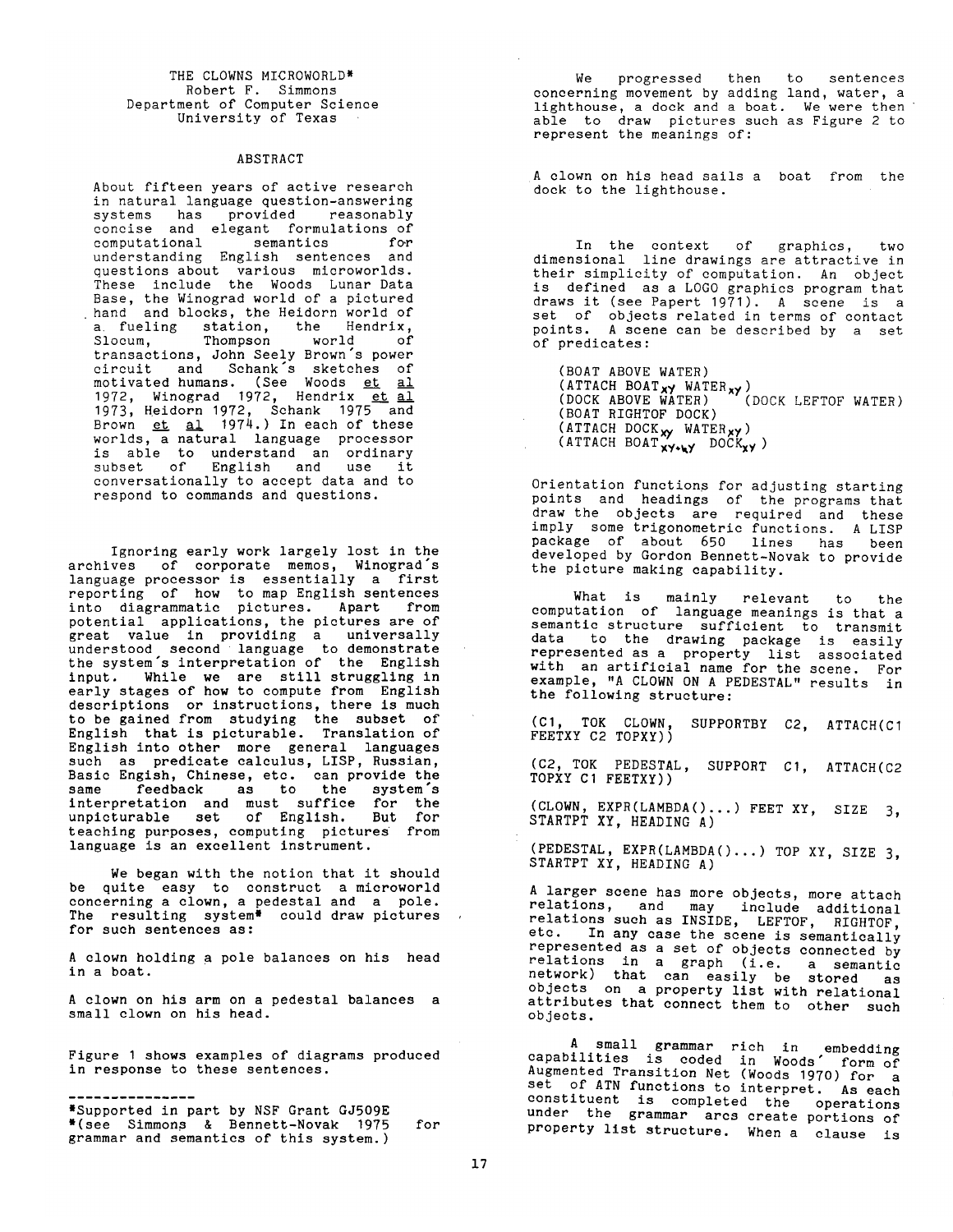completed, semantic routines associated with verbs and prepositions sort the various Subject Object and Complement constituents into semantic roles and connect them by semantic relations. A verb of motion creates a net of relations that are valid in all timeframes and in addition encodes a process model that changes the semantic net from one timeframe to another.

Nouns such as "clown", "lighthouse", "water", etc. are programs that construct images on a display screen. Other nouns such as "top", "edge", "side", etc. are defined as functions that return contact points for the pictures. Adjectives and adverbs provide data on size and angles of support. Prepositions and verbs are defined as semantic functions that explicate spatial relations among noun images. Generally, a verb produces a process model that encodes a series of scenes that represent initial, intermediate and final displays of the changes the verb describes.

The system is programmed in UTLISP for CDC equipment and uses an IMLAC display system. It currently occupies 32K words of core and requires less than a second to translate a sentence into a picture.

## DISCUSSION

Nouns such as "circus", "party", "ballgame" etc. have not yet been attempted. They imply partially ordered sets of process models and are the most exciting next step in this research. More complex verbs like "return" or "make a roundtrip" imply a sequence of interacting process models. Thus, "a clown sailed from the lighthouse to the dock and returned by bus" offers interesting problems in discovering the arguments for MOVE\*-return as well as in the design of a higher level process model whose intermediate conditions include the models of MOVE\*-sail and MOVE\*-return.

As it stands, the CLOWNS system has served as a vehicle for developing and expressing our ideas of how to construct a tightly integrated language processing system that provides a clearcut syntactic stage with coordinate semantic processing introduced to reduce ambiguity. Two stages of semantic processing are apparent; the first is the use of prepositions and verbs to make explicit the geometric relations of "support", "leftof", etc. among the objects symbolized by the nouns; the second is the transformation of these geometric relations into connected sets of x-y coordinates that can be displayed as a scene. Schank's notion of primitive actions is reflected in our approach to programming high level verbs such as MOVE\* to encompass the idea of motion carried in verbs such as "sail", "ride", etc. Woods" ATN approach to syntactic analysis is central to this system and in sharp contrast to the approach of Schank and Riesbeck who attempt to minimize formal syntactic processing. Our process model reflects the ideas developed by Hendrix (1974) in his development of a

logical structure for English semantics.

The system is not limited to lts present grammar nor to its present<br>vocabulary of images. Picture programs to construct additional objects are easily constructed and the semantic routines for additional verbs and prepositions can-be<br>defined-for-the-system-with-relative-ease.

The system has been used successfully to communicate methods for natural language computaton to graduate students and to<br>undergraduates. It appears to have immediate possibilities for teaching the structure of English, for teaching precision of foreign Engish languages expression, through and for pictures.<br>pictures. Eventually it may be useful in conjunction with very good graphic systems for **~m**  generating animated illustrations for<br>picturable text**.** 

In my mind CLOWNS shows the power and value of the microworld approach to the study of Artificial Intelligence. By narrowing one's focus to a tiny world that can be completely described, one can define a subset of English in great depth. This is in contrast to the study of text where the situations forbid exhaustive described analysis. are so The complex translation as to **I**  into a visualized microworld provides an immediate display in a two-dimensional immover of the interpretations dictated by<br>the syntactic and semantic systems and thus a scientific measuring instrument for the accuracy of the interpretation.

expansion Although of the there system is into potential the world for<br>of useful applications, I believe the primary value of this experiment with the CLOWNS world is to show that there exist orderly and straightforward ways of economically **I**  computing translations from subsets of English to procedures that do useful Work. This is not a new finding but I believe the • implementation is considerably simpler than most previous ones.

- REFERENCES<br>Brown, Burton, R.R. & Bell, A.G., "SOPHIE: A Sophisticated Instructional Environment for Teaching Electronic Troubleshooting", BBN Report # 2790, April 1974. **I**
- Heidorn, George E., "Natural Language Inputs 4 to a Simulation Programming System," NPS-55HD, Naval Post Graduate School, **|** Monterey, Calif. 1972.
- Hendrix, G., "Preliminary Constructs for the i Mathematical Modeling of English<br>Meanings." University of Texas,<br>Department of Computer Sciences, Working Draft, April 1974. (not for distribution)
- Hendrix, G.G., Thompson, Craig and Slocum, Jonathan. "Language Processing via Canonical Verbs and Semantic Models**."** Proc. 3rd Int. Jt. Conference o\_\_nn Artificial Intelligence, Stanford **I**